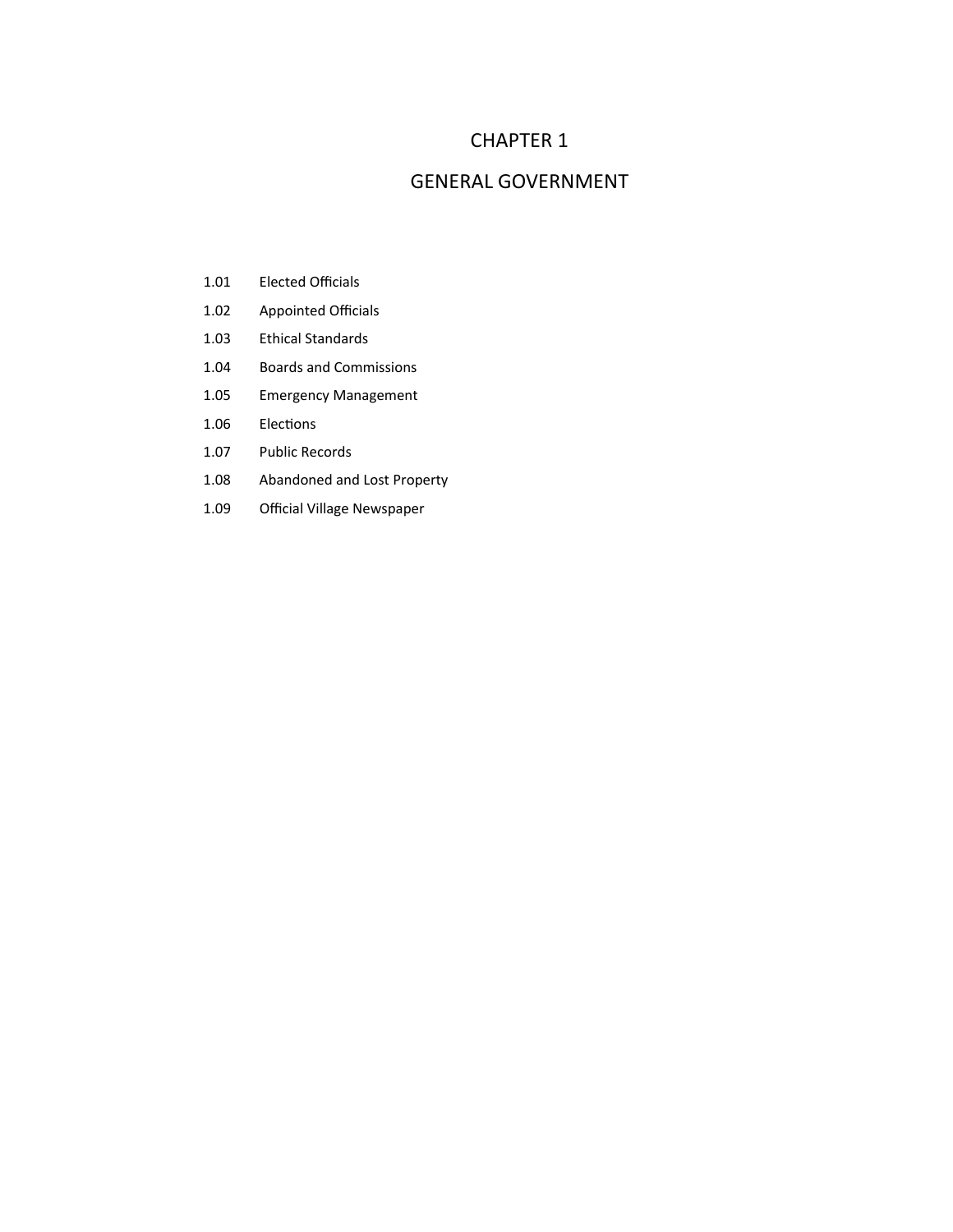### GENERAL GOVERNMENT 1.01

 **1.01 ELECTED OFFICIALS.** (1) VILLAGE PRESIDENT. The Village President shall be elected at the regular spring election in odd-numbered years for a term of 2 years, commencing on the third Tuesday of April in the year of his election.

(2) TRUSTEES. There shall be 6 Village Trustees, 3 of whom shall be elected at the regular spring election in odd‐numbered years and 3 in even‐numbered years for 2 year terms, commencing on the third Tuesday of April in the year of their election.

**1.02 APPOINTED OFFICIALS.** The appointed officials of the Village shall be as follows:

| <b>OFFICIAL</b>                              | <b>APPOINTED BY</b>                                                                | <b>TERM</b> |
|----------------------------------------------|------------------------------------------------------------------------------------|-------------|
| (1) Village Treasurer                        | Village Board                                                                      | Indefinite  |
| (2) Village Clerk                            | Village Board                                                                      | Indefinite  |
| (3) Village Assessor                         | Village Board                                                                      | Indefinite  |
| (4) Village Attorney                         | Village Board                                                                      | One Year    |
| (5) Police Chief                             | Village Board                                                                      | Indefinite  |
| (6) Fire Chief                               | Appointed in accordance with the by-laws<br>of the Frederic Rural Fire Association |             |
| (7) Director of Public Works                 | Village Board                                                                      | Indefinite  |
| (8) Zoning Administrator                     | Village Board                                                                      | Indefinite  |
| (9) Weed Commissioner                        | Village Board                                                                      | Indefinite  |
| (10) Emergency Management Director           | Polk County Board                                                                  |             |
| (11) Deputy Emergency Management<br>Director | Police Chief shall serve as Deputy Director                                        | Indefinite  |

 **1.03 ETHICAL STANDARDS.** (1) DECLARATION OF POLICY. It is declared that high ethical standards among Village officers and employees are essential to the conduct of good representative government and that a code of ethics for the guidance of public officers and employees will help them avoid conflicts with improved standards of public service and will promote and strengthen the confidence of the residents of the Village in their public officers and employees. The purpose of this section is to establish guidelines for ethical standards of conduct for all such village officers and employees by setting forth those acts or actions that are incompatible with the public interest and which compromise, or appear to compromise, public trust in the fairness, independence and integrity of Village officers and employees and their official actions.

(2) STATUTORY STANDARDS OF CONDUCT. The provision of the following sections of the Statutes are made a part of this section and shall apply to all public officers and public employees whenever applicable, to wit:

- § 946.10 Bribery of Public Officers and Employees
- § 946.11 Special Privileges From Public Utilities
- § 946.12 Misconduct in Public Office
- § 946.13 Private Interest in Public Contract Prohibited

 (3) SPECIFIC CONFLICTS OF INTEREST. (a) *Use of Public Property*. No public officer or employee shall use or permit the use of Village vehicles, equipment, materials or property for personal convenience or profit, except when such services are available to the public generally or are provided as Village policy for the use by such officer or employee in the conduct of official business, as authorized by the Village Board or authorized board, commission or committee.

 (b) *Conflicts of Interest*; Disclosure of Interest. Except as provided herein, no public officer or public employee shall engage in any business transaction with the Village or have a financial or other personal interest, direct or indirect, which is incompatible with the proper discharge of his official duties or will tend to impair his independence of judgement or action in the performance of his official duties. Any public officer or employee who has a substantial financial interest, including employment, in any business entity entering into, proposing to enter into or bidding on any transaction with the Village, or as part of his official duties will be making an official decision or recommendation significantly affecting a business competitor, client or regular customer, shall disclose such interest to the Village board, or committee, board or commission thereof, as appropriate, to be recorded in the minutes of that body. Upon such disclosure, it is advised that the public officer or employee abstain from voting on the matter and from participating in the discussion of the matter.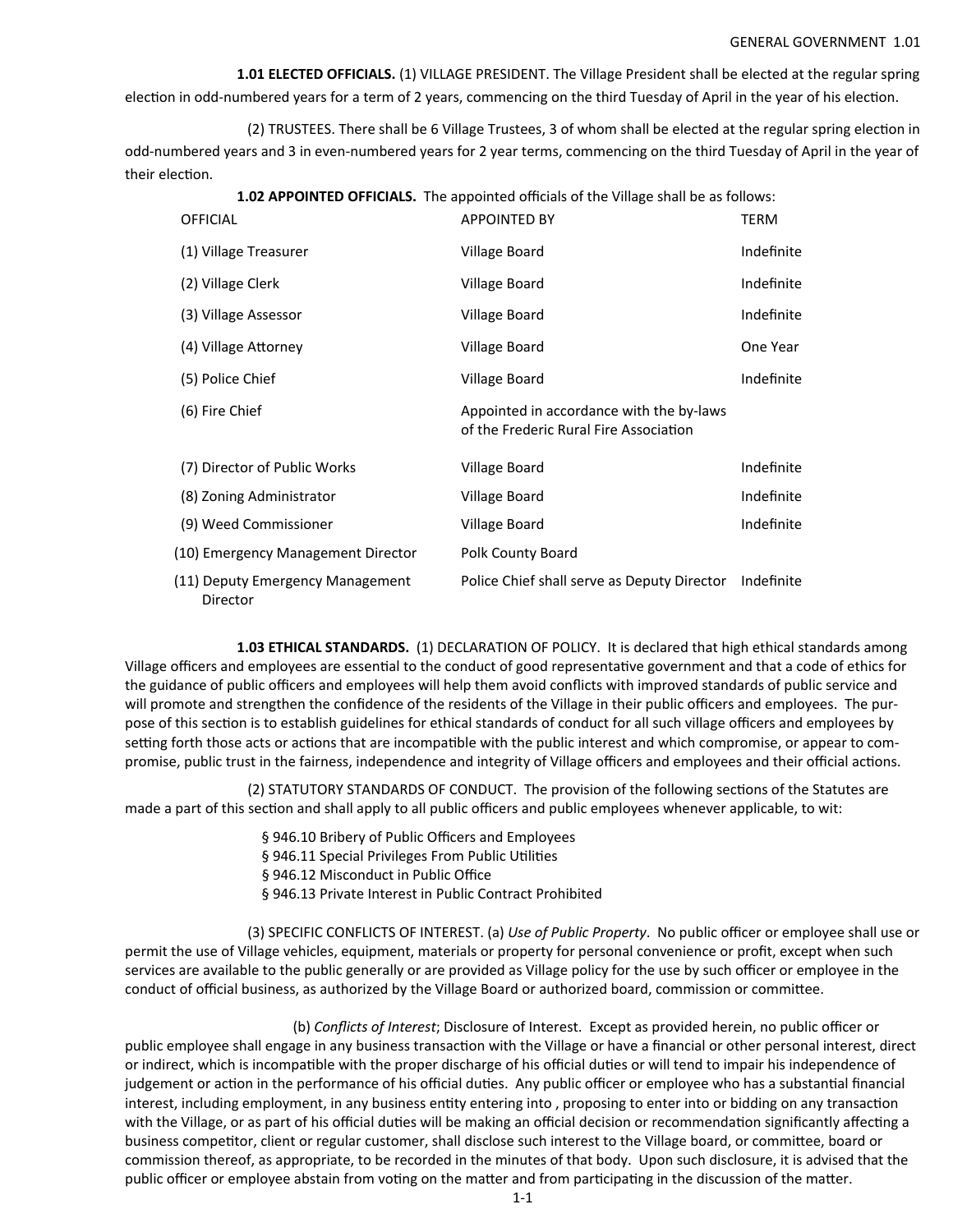(c) *RepresenƟng Private Interests Before the Village Board or Village Agencies.* No public officer or employee, including persons engaged to provide professional services to the Village, shall represent, for compensation, private interests before the Village Board or any Village board, commission or committee without disclosure of the private business relationship and explicit consent of the Village Board.

(d) *Disclosure of Confidential Information*. No Public officer or employee shall, without proper authorization of the Village Board, disclose confidential information concerning the property, government or affairs of the Village nor shall he use such information to advance the financial or other private interest of himself or others.

(e) *Gifts and Favors.* No public officer or employee shall accept anything of value, whether in the form of a gift, service loan or promise, from any person who, to his knowledge, has a direct financial interest in any transaction or official business with the Village which may tend to impair his independence of judgment or action in the performance of his official duties. However, it is not a conflict of interest for any public officer or employee to receive a gift or gratuity that is an unsolicited item of nominal intrinsic value such as a meal up to \$25 in value.

(f) Outside Employment. No full time officer of the Village shall engage in any other remunerative employment within or without the Village provided that the Village Board may approve such outside employment or activity if it finds that it does not interfere or conflict with such ability of the officer or employee to perform his duties in an efficient and unbiased manner.

(g) *Advisory Opinion*. Any questions as to the interpretation of any provisions of this section shall be referred to the Village Attorney for an advisory opinion.

 **1.04 BOARDS AND COMMISSIONS.**  (1) BOARD OF REVIEW. (a) *Membership.* The Board of Review shall con‐ sist of the Village President, the Clerk, and 3 Trustees appointed by the Village President and confirmed by the Village Board annually. The Village Assessor shall attend all meetings of the Board of Review.

(b) *Powers and Duties.* The Board of Review shall have the powers and duties prescribed in §70.47, Wis. Stats.

 (2) PLANNING COMMISSION. (a) *Membership.* The Planning Commission shall consist of 5 members. One member shall be the Village President who shall be the Chairperson. One member shall be a Trustee, appointed by the Village President, subject to confirmation by the Village Board, for a one year term. The other 3 members shall be citizens of recognized experience and qualification, appointed by the Village President, subject to confirmation by the Village Board, for staggered 3 year terms.

(b) Powers and Duties. The Planning Commission shall have the powers and duties prescribed in §§61.35 and 62.23, Wis. Stats., and such other powers and duties as shall be vested in the commission, from time to time, by the Village Board.

(3) ZONING BOARD OF APPEALS. (a) *Membership*. The Zoning Board of Appeals shall consist of 5 citizens appointed by the Village President, subject to confirmation by the Village Board, for staggered terms of 3 years. Two alternate members shall be appointed by the Village President, subject to confirmation by the Village Board, for a term of 3 years and shall act only when a regular member is absent or refuses to vote because of interest.

 (b) *Officers.*  The Village President shall designate the Chairperson of the Board. The Clerk shall serve as Secretary to the Board.

 (c) *Powers and DuƟes.* The Board shall have the powers and duƟes prescribed in §62.23(7)(e), Wis. Stats. See also Ch. 17 of this Code.

 (4) POLICE COMMISSION. (a) *Membership.* The Police Commission shall consist of 3 members, none of whom shall be officers or employees of the Village, appointed by the Village President, subject to confirmation by the Village Board, for staggered 3 year terms.

 (b) *Powers and DuƟes.* The Police Commission shall have the power and duty to discipline the Po‐ lice Chief and Village police officers who are not probationary in accordance with §62.13(5), Wis. Stats.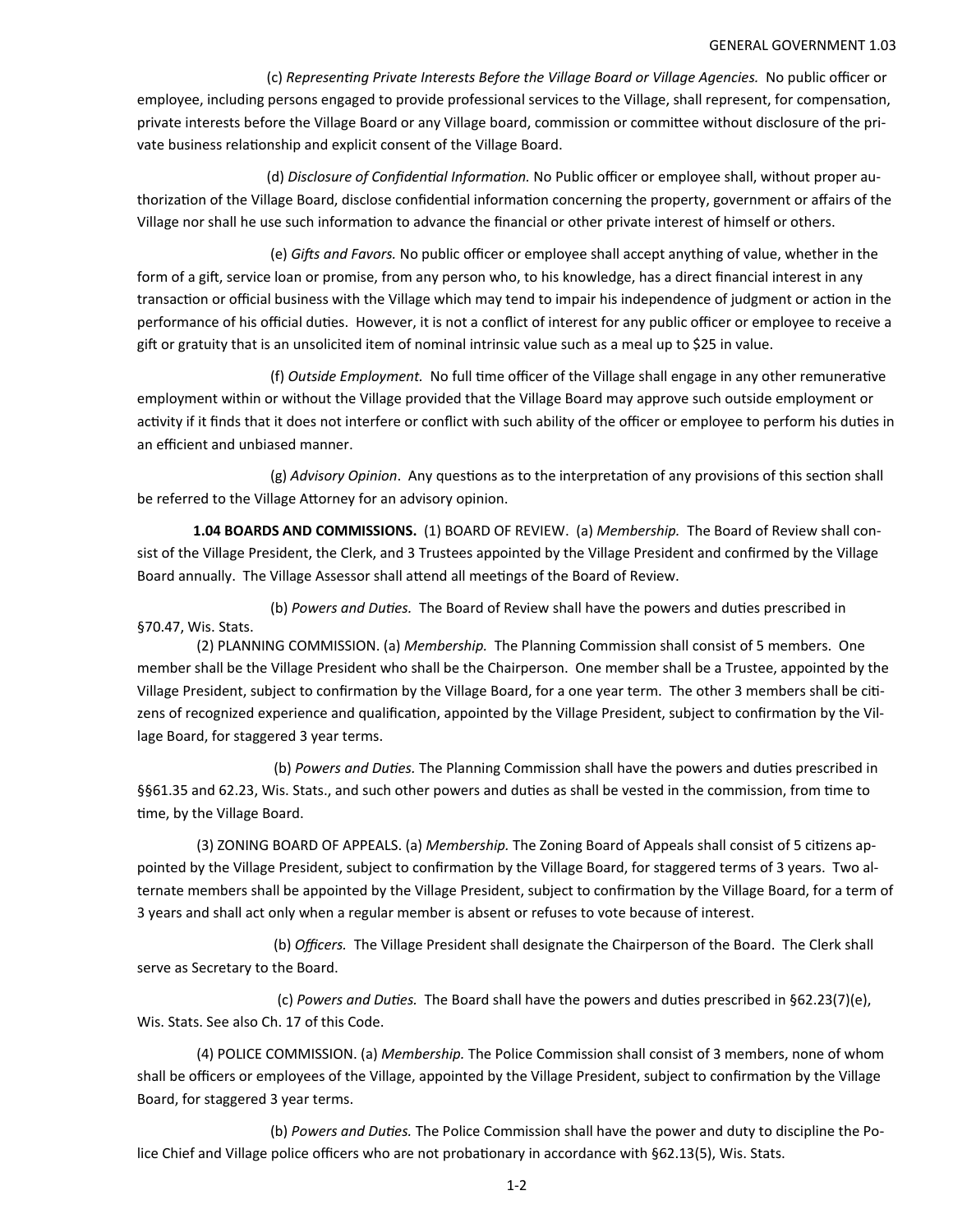#### GENERAL GOVERNMENT 1.04

 (5) LIBRARY BOARD. (a) *Membership.* The Library Board shall consist of 7 members appointed by the Village President and confirmed by the Village Board for staggered 3 year terms. The Library Board shall elect, annually from their number a Chairperson and Secretary.

(b) *Powers and Duties.* The Board shall have the powers and duties as prescribed by Ch. 43, Wis. Stats., and, more particularly, set forth in §43.58, Wis. Stats.

(6) PARK BOARD. (a) *Membership.* The Park Board shall consist of a board member and up to 5 citizens appointed by the Village President and confirmed by the Village Board for staggered 3 year terms.

 (b) *DuƟes.* The Park Board shall serve as an advisory board to the Village Board and its responsibili‐ ties shall be as follows:

1. Supervise and recommend acquisition, maintenance, operating rules and improvements of all property designated as park lands within the limits of the Village.

2. Submit an annual estimated budget to the Village board for all recommended improvements. Budget shall be submitted by September 1 for the following calendar year.

3. Submit a written summary of all meetings and all citizen comments to the Village Board.

4. Appear at Village Board meetings on request.

5. Recommend species of trees to be planted and trimming and removal of trees and shrubs on

designated park lands.

6. Recommend any other changes, practices, procedures or improvements which the Park Board determines to be in the best interest of the Village.

(c) Parks Under Jurisdiction. Park lands over which the Park Board shall have jurisdiction are as fol-

lows:

1. All of the area surrounding Coon Lake, including the lake itself, bounded by Village streets,

alleys and Village limits.

2. The area on which the North Water Tower is situated.

3. The land on which the depot is located and the land abutting the Gandy-Dancer Trail that is owned by DNR and maintained by the Village.

- 4. All Village boulevard areas (land adjoining streets which is owned by the Village).
- 5. SkaƟng Rink
- 6. Any lands which, in the future, may be designated as park lands.
- 7. All Village owned planters for flowers or shrubs.

The Village Board shall not authorize any changes in the above properties without prior consultation with the Park Board.

 (7) ADMINISTRATIVE REVIEW APPEALS BOARD. (a) *Membership.* The AdministraƟve Review Appeals Board shall consist of the Village President, one Trustee and one citizen member. The Trustee shall be appointed annually by the Village President, subject to confirmation of the Village Board for a one year term. The citizen member shall be appointed by the Village President, subject to confirmation by the Village Board, for a 3 year term.

(b) *Powers and DuƟes.* See ch. 6 of this Code.

 (8) FREDERIC HOUSING AUTHORITY. (a) *Membership.* The Frederic Housing Authority shall consist of 5 Commis‐ sioners appointed by the Village President and confirmed by the Village Board for staggered one‐year terms, at least 2 of whom shall be residents of a Housing Authority project. No Commissioner shall be connected with any political party nor may more than 2 Commissioners be officers of the Village.

 (b) *Powers and DuƟes.* The Housing Authority shall have the powers and duƟes set forth in Ch. 66 Subch. XII, Wis. Stats.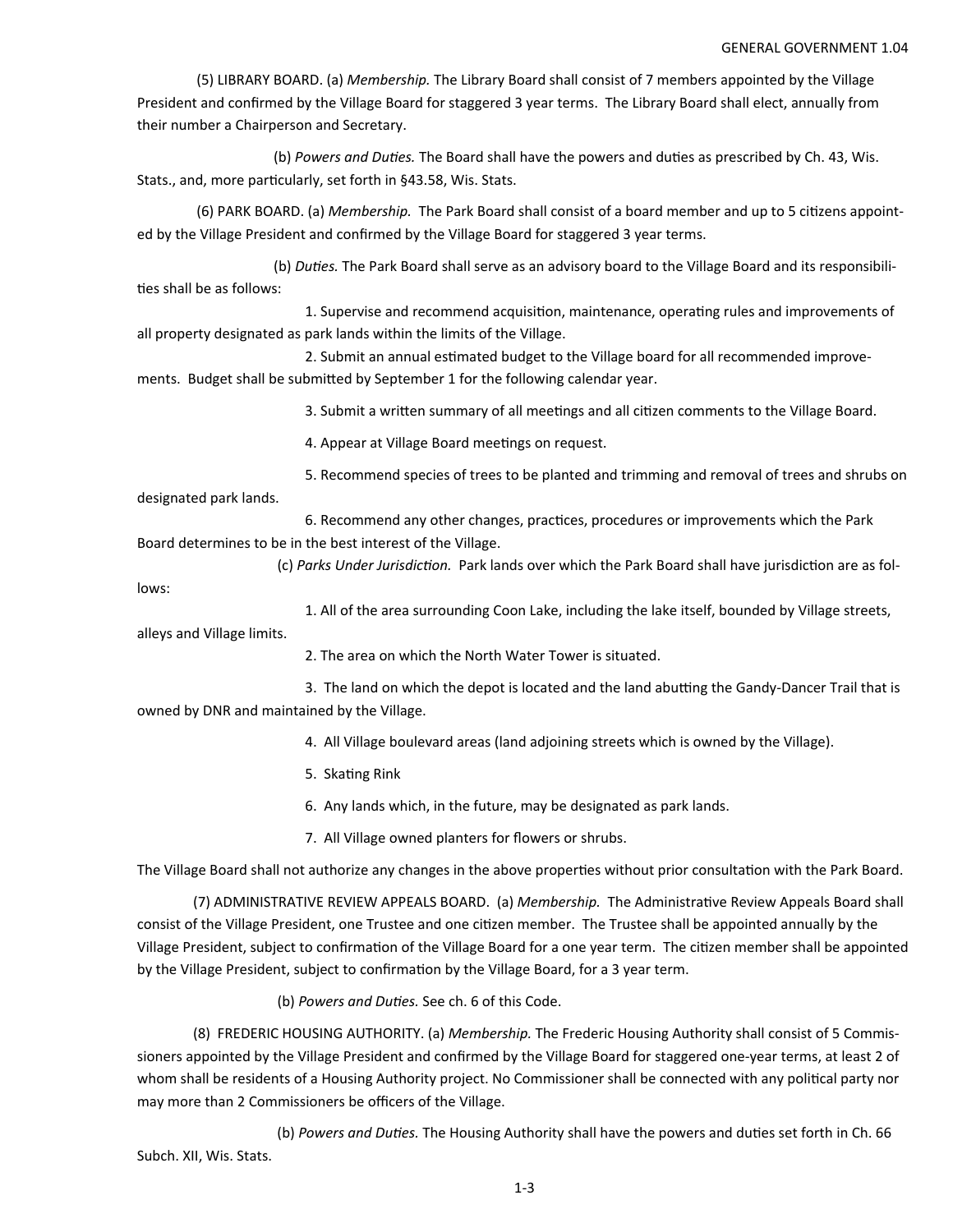**1.05 EMERGENCY MANAGEMENT.** (1) EMERGENCY MANAGEMENT AGREEMENT. The Intergovernmental Cooperation Agreement For Emergency Management Services dated August 10, 1998, between the Village and Polk County is hereby adopted by reference.

 (2) EMERGENCY MANAGEMENT DIRECTOR. The County‐Municipal Emergency Management Director is here‐ by designated and appointed as Director for the Village, subject to the conditions and provisions as set forth in the Wisconsin Statutes and the Agreement.

(3) UTILIZATION OF EXISTING SERVICES AND FACILITIES, POLICY. In preparing and executing the Emergency Management program, the services, equipment, supplies and facilities of the existing departments and agencies of the Village shall be utilized to the maximum extent practicable; and the officer and personnel of all such departments and agencies are directed to cooperate with and extend such services and facilities as are requested of them.

 (4) COOPERATION. The Village may cooperate pursuant to §166.03(7), Wis. Stats., to furnish services, com‐ bine offices and finance emergency management services with other municipalities and the County upon appropriate resolution of the Village Board.

(5) SUCCESSION TO LOCAL OFFICES. The Village Board, by resolution, may provide for the continuity of government in the event of and throughout the duration of a state of emergency resulting from emergency action by providing a method by which temporary emergency appointments to public office are made, except as limited by ex‐ press constitutional provisions. Such ordinance or resolution shall define the scope of the powers and duties which may be exercised and shall provide for the termination of appointments so made, pursuant to §166.07, Wis. Stats.

(6) EMERGENCY REGULATIONS. Whenever necessary to meet an emergency for which adequate regulations have not been adopted by the Village Board, the Village President may, by proclamation, promulgate and enforce such orders, rules and regulations relating to the conduct of persons and the use of property as shall be necessary to protect the public peace, health and safety. Any such emergency order, rules and regulations shall expire within 48 hours of the issuance of the same unless extended by the Village Board, in accordance with §166.23, Wis. Stats.

(7) STATE LAW ADOPTED BY REFERENCE. Chapter 166, Wis. Stats., is hereby adopted by reference.

 (8) PENALTY. It shall be unlawful for any person willfully to obstruct, hinder or delay any member of the Emergency Management organization in the enforcement of any order, rule, regulation or plan issued pursuant to this section or to do any act forbidden by any order, rule, regulation or plan issued pursuant to this authority contained in this section. For a violation of any of the provisions of this section, he shall forfeit not more than \$500.

 **1.06 ELECTIONS.**  (1) VILLAGE CLERK'S ELECTION DUTIES. As provided in §7.15, Wis. Stats., the Clerk shall have charge of and supervise all elections held in the Village.

(2) ELECTION OFFICIALS. (a) *Appointment*. Election officials shall be appointed pursuant to §7.30, Wis. Stats.

(b) *Number*. Except as provided in par. (c) below, there shall be 7 inspectors for each election.

 (c) *ReducƟon of Number.*  Pursuant to §7.32, Wis. Stats., the Clerk may reduce the number of election inspectors for any given election to not less than 3.

(3) NOMINATION OF ELECTED VILLAGE OFFICIALS. All candidates for elective Village office shall be nominated by caucus as provided in §8.05(1), Wis. Stats.

(4) All electors for all elections shall be required to be registered. The Clerk shall receive applications for registration at his office during regular office hours throughout the year, except that registration may also be completed at Village polling places on election days upon representation of proper identification and proof of residency.

(5) POLLING HOURS. The polls of the Village shall open at 7:00 a.m. and close at 8:00 p.m. for all elections.

(6) WARDS. The Village is divided into 2 wards. The Village Ward Map is on file in the office of the Clerk.

(7) POLLING PLACE. The place for the Village shall be the Village Hall at 107 Hope Road W.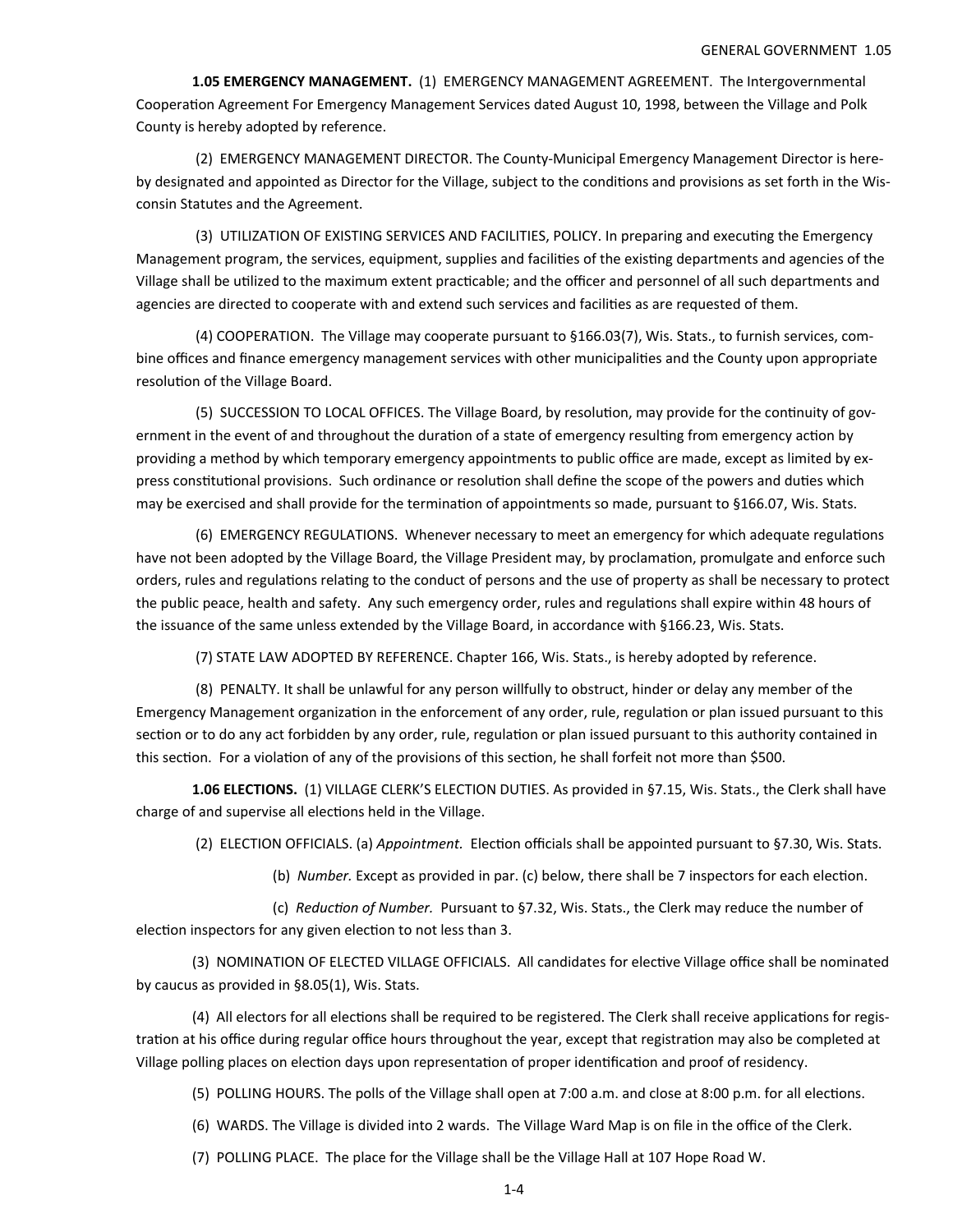#### **1.07 PUBLIC RECORDS.** (1) DEFINITIONS. As used in this section:

(a) "Authority" means any Village entity having custody of a Village record including an office, elected official, agency, board, commission, committee, council, department or public body corporate and politic created by constitution, law, ordinance, rule or order; or a formally constituted subunit of the foregoing.

 (b) "Custodian" means that officer, department head, division head or employee of the Village des‐ ignated under sub. (3) below or otherwise responsible by law to keep and preserve any Village records or file, deposit or keep such records in his office, or is lawfully in possession or entitled to possession of such public records and who is required by this section to respond to requests for access to such records.

(c) "Record" means any material on which written, drawn, printed, spoken, visual or electromagnetic information is recorded or preserved, regardless of physical form or characteristic, which has been created or is being kept by an authority. "Record" includes, but is not limited to, handwritten, typed or printed pages, maps, charts, photographs, films, recordings, tapes (including computer tapes), and computer printouts. "Record" does not include drafts, notes, preliminary computations and like materials prepared for the originator's personal use or prepared by the originator in the name of a person for whom the originator is working; materials which are purely the personal property of the custodian and have no relation to his office; materials to which access is limited by copyright patent or bequest; and published materials in the possession of an authority other than a public library which are available for sale, or which are available for inspection at a public library.

 (2) DUTY TO MAINTAIN RECORDS. (a) Except as provided under sub. (8) below, each officer and employee of the Village shall safely keep and preserve all records received from his predecessor or other persons and required by law to be filed, deposited or kept in his office or which are in the lawful possession or control of the officer or employee or his deputies, or to the possession or control of which he may be lawfully entitled as such officer or employee.

(b) Upon the expiration of an officer's term of office or an employee's term of employment, or whenever the office or position of employment becomes vacant, each such officer or employee shall deliver to his successor all records then in his custody and the successor shall receipt therefore to the officer or employee, who shall file said receipt with the Clerk. If a vacancy occurs before a successor is selected or qualifies, such records shall be delivered to and receipted by the Clerk, on behalf of the successor, to be delivered to such successor upon the latter's receipt.

 (3) LEGAL CUSTODIANS. (a) Each elected official is the legal custodian of his records and the records of his office, but the official may designate an employee of his staff to act as the legal custodian.

 (b) Unless otherwise prohibited by law, the Clerk shall act as legal custodian for the Village Board and for any committees, commissions, boards or other authorities created by ordinance or resolution of the Village Board. This shall not include the Fire Department whose custodian shall be the Fire Chief.

(c) For every authority not specified in pars. (a) or (b) above, the authority's chief administrative officer is the legal custodian for the authority, but the officer may designate an employee of his staff to act as the legal cus‐ todian.

 (d) Each legal custodian shall name a person to act as legal custodian in his absence or the absence of his designee. This paragraph shall not apply to the Village Board.

(e) The legal custodian shall have full legal power to render decisions and to carry out the duties of an authority under Ch. 19, Subch. II, Wis. Stats., and this section. The designation of a legal custodian does not affect the powers and duties of an authority under this subsection.

 (4) PROCEDURAL INFORMATION. Pursuant to §19.34, Wis. Stats., and the guidelines therein listed, each authori‐ ty shall adopt, prominently display and make available for inspection and copying at its offices, for the guidance of the public, a notice containing a description of its organization and the established times and places at which the legal custodian from whom and the methods whereby, the public may obtain information and access to records in its custody, make request for records, or obtain copies of records, and the costs thereof. Each authority shall also prominently display at its offices, for the guidance of the public, a copy of this section. This section does not apply to member of the Village Board.

1‐5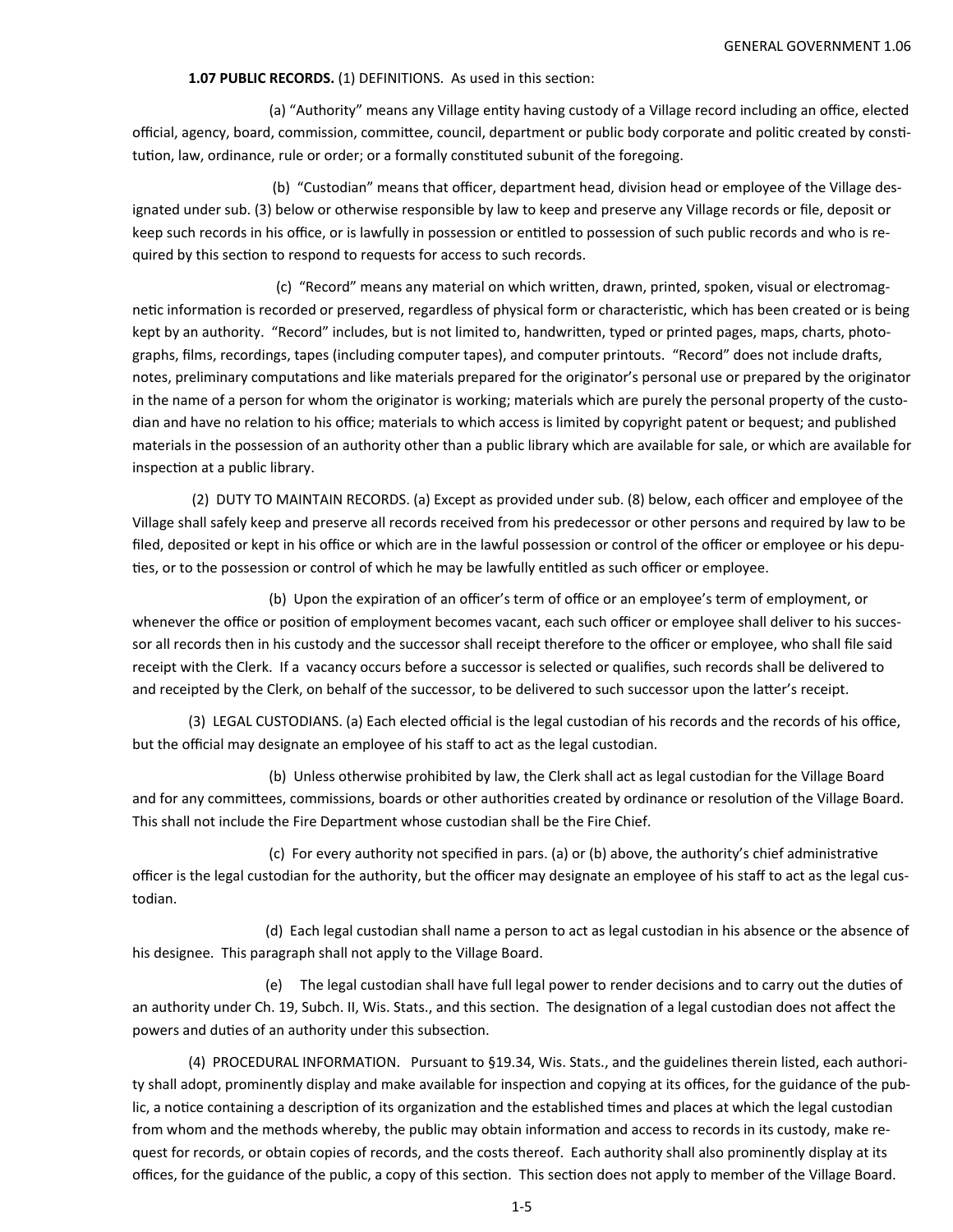(5) PUBLIC ACCESS TO RECORDS; FEES. (a) Except as provided in sub. (7) below, any person has a right to inspect a record and to make or receive a copy of any record as provided in §19.35(1), Wis. Stats.

(b) Records shall be available for inspection and copying during all regular office hours.

(c) If regular office hours are not maintained at the location where records are kept, the records shall be available for inspection and copying upon at least 48 hours' advance notice of intent to inspect or copy.

(d) A requester shall be permitted to use facilities comparable to those available to Village employees to inspect, copy or abstract a record. This subsection does not authorize or require the purchase or lease of equipment nor does it require the provision of a separate room for inspection, copying or abstracting of records.

(e) The authority may require supervision during inspection or may impose other reasonable restrictions on the manner of access to an original record if the record is irreplaceable or easily damaged.

(f) A requester shall be charged a fee to defray the cost of locating and copying records as follows:

 1. A cost per page of photocopying, as determined by the Clerk, shall be charged. Said cost shall not exceed the actual, necessary and direct costs to the authority of reproduction, and such charges shall be prominently displayed and made available for inspection by the authority at his office.

2. If the form of a written record does not permit copying, the actual and necessary cost of photographing and photographic processing shall be charged.

 3. The actual full cost of providing a copy of other records not in printed form on paper such as films, computer printouts and audio or video tapes shall be charged.

4. If mailing or shipping is necessary, the actual cost thereof shall also be charged.

5. There shall be no charge for locating a record unless the actual cost therefore exceeds \$50, in which case the actual cost shall be determined by the authority and billed to the requester.

6. The authority shall estimate the cost of all applicable fees and may require a cash deposit adequate to assure payment if such estimate exceeds \$5.

 7. The authority may provide copies of a record without charge or at a reduced charge where he determines that waiver or reduction of the fee is in the public interest.

 8. Elected and appointed officials of the Village shall not be required to pay for public records they may reasonably require for the proper performance of their official duties.

 (6) ACCESS PROCEDURES. (a) A request to inspect or copy a record shall be made to the authority. A request shall be deemed sufficient if it reasonably describes the requested record or the information requested. However, a request for a record without a reasonable limitation as to subject matter or length of time represented by the record does not constitute a sufficient request. A request may be made orally, but a request must be in writing before and action to enforce the request is commenced under §19.37, Wis. Stats. Except as provided below, no request may be refused because the person making the request is unwilling to be identified or to state the purpose of the request. No request may be refused because the request is received by mail unless prepayment of a fee is required under sub. (5)(f)6. above. A requester may be required to show acceptable identification whenever the requested record is kept at a private residence or whenever security reasons or Federal law or regulations so require.

(b) Each custodian, upon request for any record, shall, as soon as practicable and without delay, either fill the request in whole or in part and the reasons therefore. When the legal custodian has doubts as to whether the requested records are exempt from disclosure, in whole or in part, he shall have 3 working days to confer with the Village Attorney prior to making a determination. If the legal custodian, after conferring with the Village Attorney, determines that a written request is so general as to be unduly time consuming, the party making the request may first be required to itemize his request in a manner which would permit reasonable compliance.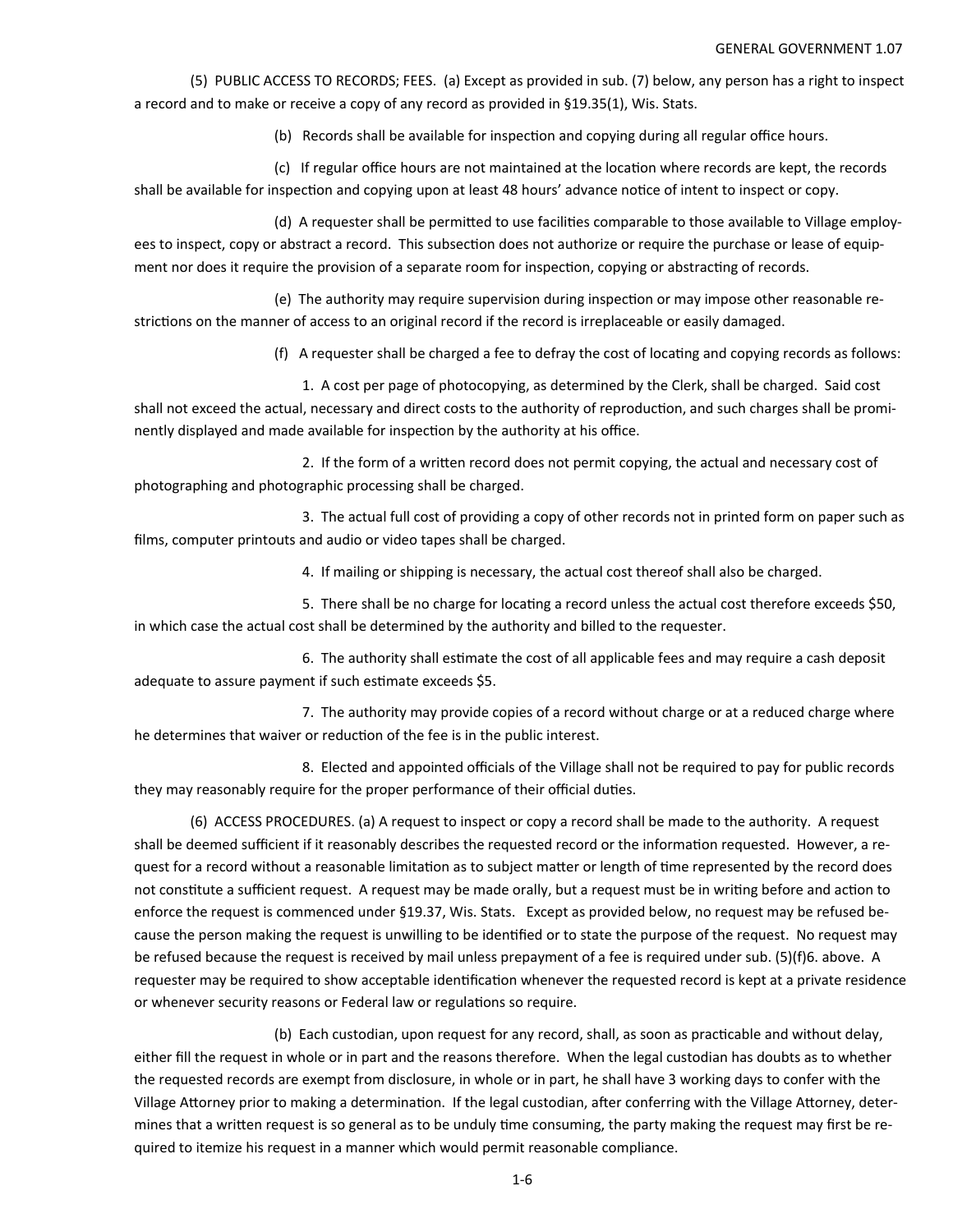#### GENERAL GOVERNMENT 1.07

 (c) A request for a record may be denied as provided in sub. (7) below. If a request is made orally, the request may be denied orally unless a demand for a written statement of the reasons denying the request is made by the requester within 5 business days of the oral denial. If a written request is denied in whole or in part, the requester shall receive a written statement of the reasons for denying the request. Every written denial of a request shall inform the requester that if the request for the record was made in writing, then the determination is subject to review upon petition for a writ of mandamus under §19.37 (1) Wis. Stats., or upon application to the Attorney General or a district attorney.

 (7) LIMITATIONS ON RIGHT TO ACCESS. (a) As provided by §19.36, Wis. Stats., the following records are ex‐ empt from inspection under this section:

 1. Records specifically exempted from disclosure by state or Federal law or authorized to be exempted from disclosure by State Law.

2. Any record relating to investigative information obtained for law enforcement purposes if Federal law or regulations require exemption from disclosure or if exemption from disclosure is a condition to receipt of aids by the State.

 3. Computer programs, although the material used as input for a computer program or the material produced as a product of the computer program is subject to inspection.

4. A record or any portion of a record containing information qualifying as a common law

trade secret.

(b) As provided by §43.30, Wis. Stats., public library circulation records are exempt from inspection under this section.

(c) In responding to a request for inspection or copying of a record which is not specifically exempt from disclosure, the legal custodian, after conferring with the Village Attorney, may deny the request, in whole or in part, only if he determines that the harm to the public interest resulting from disclosure would outweigh the public interest in full access to the requested record. Examples of matters for which disclosure may be refused include, but are not limited to, the following:

1. Records obtained under official pledges of confidentiality which were necessary and given in order to obtain the information contained in them.

2. Records of current deliberations after a quasi-judicial hearing.

3. Records of current deliberations concerning employment, dismissal, promotion, demotion, compensation, performance or discipline of any Village officer or employee, or the investigation of charges against a Village officer or employee, unless such officer or employee consents to such disclosure.

4. Records concerning current strategy for crime detection or prevention.

5. Records of current deliberations or negotiations on the purchase of Village property, investing of Village funds or other Village business whenever competitive or bargaining reasons require nondisclosure.

 6. Financial, medical, social or personal histories or disciplinary data of specific persons which, if disclosed, would be likely to have a substantial adverse effect upon the reputation of any person referred to in such history or data.

7. Communications between legal counsel for the Village and any officer, agent or employee of the Village when advice is being rendered concerning strategy with respect to current litigation in which the village or any of its officers, agents or employees is, or is likely, to become involved, or communications which are privileged under §905.03, Wis. Stats.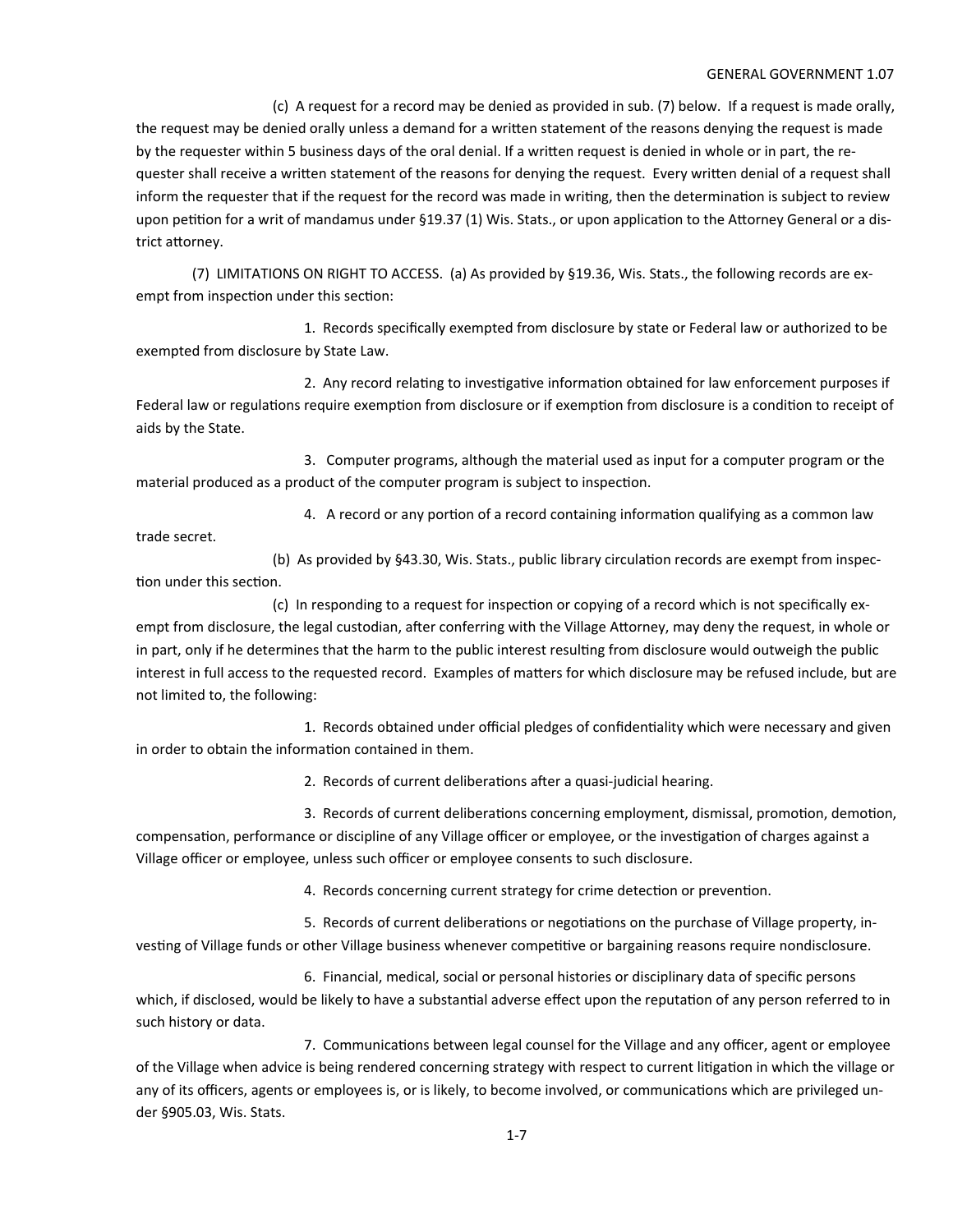#### GENERAL GOVERNMENT 1.07

(d) If a record contains information that may be made public and information that may not be made public, the custodian of the record shall provide the information that may be made public and delete the information that may not be made public from the record before release. The custodian shall confer with the Village Attorney prior to releasing any such record and shall follow the guidance of the Village Attorney when separating out the exempt material. If, in the judgement of the custodian and the Village Attorney, there is no feasible way to separate the exempt material from the nonexempt material without unreasonably jeopardizing nondisclosure of the exempt material, the en‐ tire record shall be withheld from disclosure.

 8. DESTRUCTION OF PUBLIC RECORDS. (a) *Financial Records.* Village officers may destroy the following nonutility records of which they are the legal custodian and which are considered obsolete after completion of an audit by State auditors or an auditor licensed under CH. 442, Wis. Stats., but not less than 7 years after payment or receipt of any sum involved in the particular transaction unless a shorter period has been fixed or will, in the future, be fixed by the committee on public records, pursuant to  $§16.61(3)(e)$ , Wis. Stats., and then after such shorter period:

- 1. Bank Statements, deposit books, slips and stubs.
- 2. Bonds and coupons after maturity.
- 3. Cancelled checks, duplicates and check stubs.
- 4. License and permit applications, stubs and duplicates.
- 5. Payrolls and other time and employment records of personnel included under the Wisconsin Retirement Fund.
- 6. Receipt forms.
- 7. Special assessment records.
- 8. Vouchers, requisitions, purchase orders and all other supporting documents.

(b) *UƟlity Records.* Village officers may destroy the following uƟlity records of which they are the

legal custodians and which are considered obsolete after completion of any required audit by the bureau of Municipal Audit or an auditor licensed under Ch. 442, Wis. Stats., subject to State Public Service Commission regulations, but not less than 7 years after the record was effective unless a shorter period has been fixed by the State Public Records Board pursuant to §16.61(3)(e), Wis. Stats., and then after such a shorter period, except that water stubs, receipts of current billings and customers' ledgers may be destroyed after 2 years:

- 1. Water and sewer stubs and receipts of current billings.
- 2. Customers' ledgers
- 3. Vouchers and supporting documents pertaining to charges not included in plant accounts.
- 4. Other utility records after 7 years with the written approval of the PSC.

(c) *Other Records.* Any Village officer may destroy the following records of which he is the legal

custodian and which are considered obsolete, but not less than 7 years after the record was effective, unless another period has been set by Statute, or by the State Public Records Board pursuant to §16.61 (3)(e), Wis. Stats., and then after such a shorter period:

- 1. Assessment rolls and related records, including Board of Review minutes.
- 2. Contracts and papers relating thereto.
- 3. Correspondence and communications.
- 4. Financial reports other than annual financial reports.
- 5. Insurance policies.
- 6. Oaths of office.
- 7. Reports of boards, commissions, committee and officials duplicated in the Board minutes.
- 8. Resolutions and petitions.
- 9. Voter record cards.

(d) *Notice Required.* Unless notice is waived by the State Historical Society, at least 60 days' notice shall be given the State Historical Society prior to the destruction of any record as provided in §19.21(4)(a), Wis. Stats.